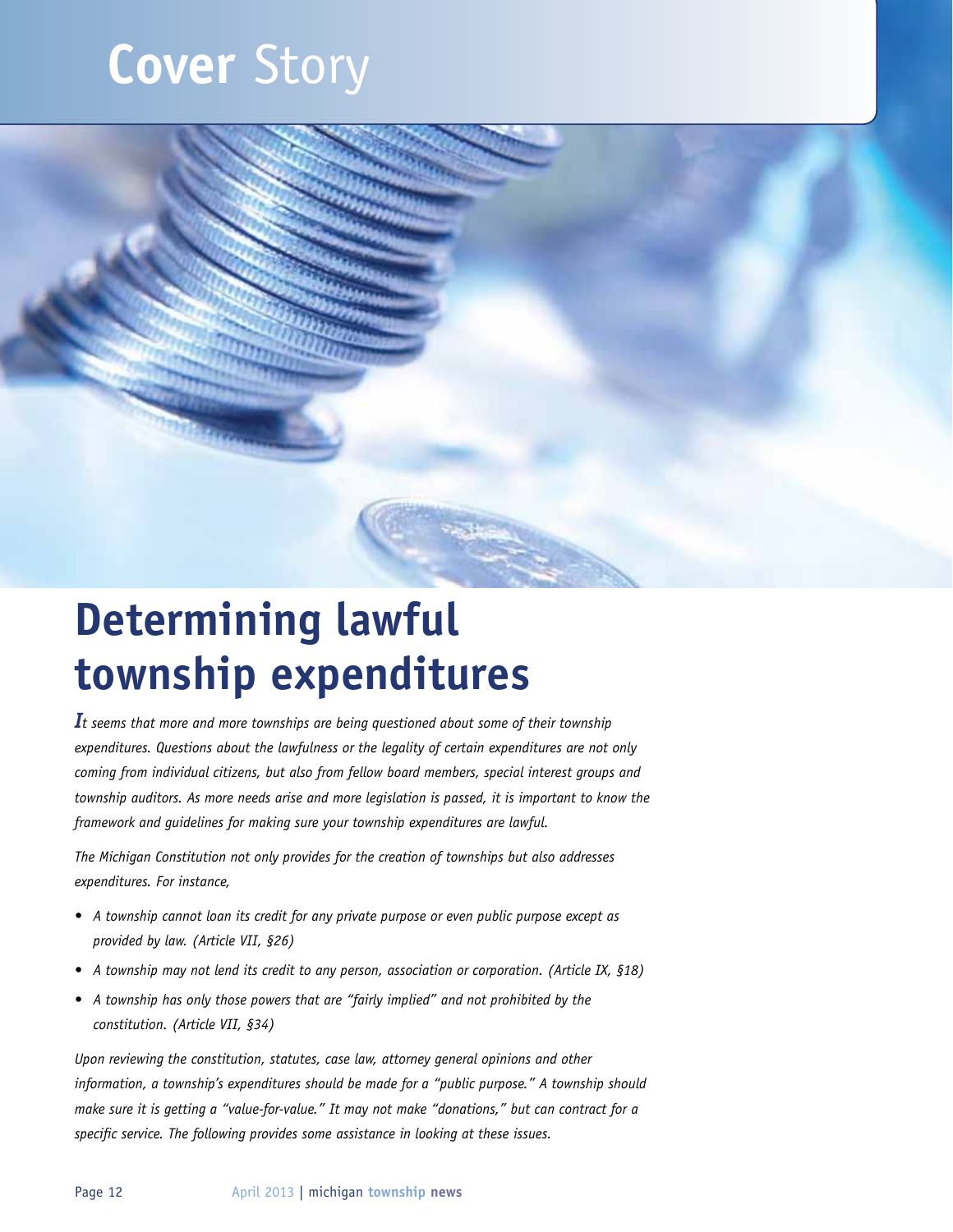### **1 What governmental function is being advanced?**

An expenditure should be a "value-for-value." That means a township should examine what it is receiving for the money it is expending. Article IX, §18 of the Michigan Constitution prohibits a township from lending its credit to any person, association or corporation, public or private, except as authorized in the constitution. The Michigan Supreme Court has held that a "lending of credit" occurs when a municipality gives money, without receiving something of specific value in return.

In *Skutt v. City of Grand Rapids*, 275 Mich 258 (1936), the Supreme Court discussed the concept of "public policy." Although a township should always look to statutes for authorization, sometimes these cannot be found. One must then look to court decisions, and the "constant practice" of government officials.

In its decision, the court noted that taxes are designed and collected for the purpose of supporting government, and maintaining governmental activities and functions. Taxes are to be raised for specific purposes, and public money cannot be used to further a private enterprise. Expenditures should always be viewed as to what statute or law it furthers, and what public policy is achieved.

As a result, townships do not donate money to any cause. This is also a practical matter of policy. If a township could make donations to any service organization, where would the board draw the line? How can it say "yes" to one organization and "no" to another?

### **2Townships can contract for services, but not make donations.**

Townships can contract for services authorized by statute. Generally speaking, a contract is an agreement between two or more parties that obligates one party to perform a particular service in exchange for consideration—usually money.

In contrast, a donation or gift does not imply any obligation between the parties. It is important to note that just because a township has a contract for a service, that does not necessarily make it a lawful expenditure. However, a contract does address the issue of obligation and can address the question of valuefor-value mentioned earlier.

Many townships report that private agencies approach them for donations for their organization because the work they do benefits some of the township's residents. There are hundreds of good charitable organizations and, although they may benefit some of the public, it does not mean they are entitled to municipal funds.

Take, for example, a township that was asked to provide funds to a non-profit corporation that provided services for young people within the township. The organization argued that it provided a benefit to township residents and was therefore



**The courts and the attorney general concluded that, in the absence of legislation authorizing such an expenditure, it would not be appropriate to fund a private, non-profit corporation even though the activity would be for a public benefit.** 

a public purpose. When a similar issue was presented before the Michigan attorney general, the attorney general noted (citing Michigan Supreme Court case 388 Mich 442) that even though a private, non-profit corporation might be performing activities for the public benefit, this still is not a public purpose within the meaning of the taxing laws unless it was managed and controlled by a public entity. The courts and the attorney general concluded that, in the absence of legislation authorizing such an expenditure, it would not be appropriate to fund a private, non-profit corporation even though the activity would be for a public benefit.

However, Public Act 179 of 1976, the Youth Center Act (MCL 123.461), allows a public body to provide youth care services. A municipality could then enter into a contract with a private, non-profit corporation pursuant to the act whereby it would perform the services on behalf of the municipality. The contract would provide control over the manner in which the funds would be spent and provide assurance that the funds were being used for a "public purpose."

# **3The expenditure must be authorized by statute.**

Always check to ascertain if there is a statutory provision covering a particular request. Where the Legislature has intended to grant a municipality authority to make an expenditure, it has done so explicitly.

In addition, when a township receives a request to make an expenditure for a particular item, put the burden on the requester to cite the statute or public act that authorizes the township to appropriate funds for the request. A township may also want to contact the Michigan Townships Association, or the Michigan Department of Treasury Local Audit and Finance Division at (517) 373-3227 or www.michigan.gov/treasury, for other guidelines.

s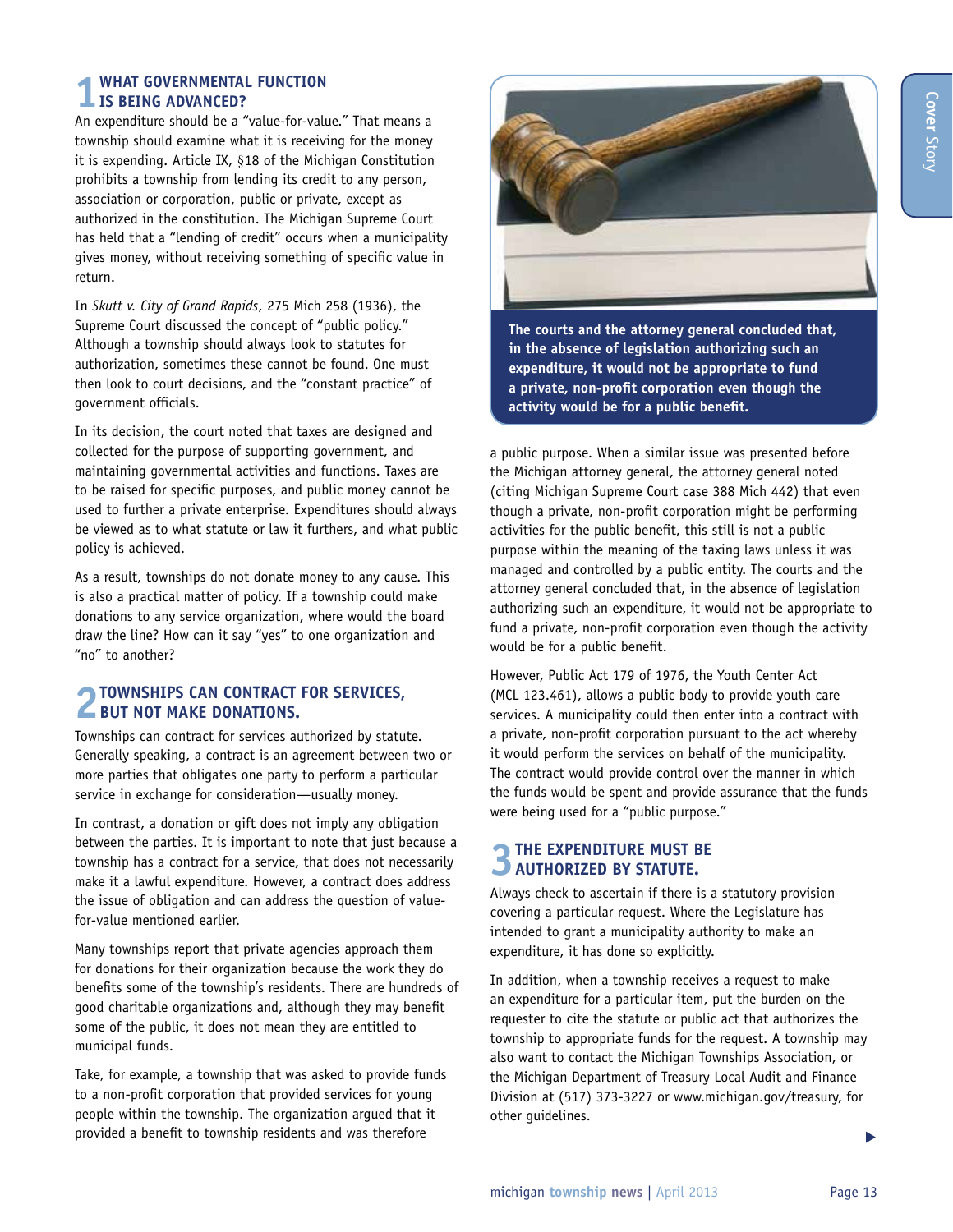

## **Unlawful township expenditures**

Contributions that are not specifically authorized by state statute cannot be granted, regardless of the worthiness of the cause. Examples of such prohibited contributions where no contract for specific beneficial services to a township have been negotiated include:

- Defending against recall petitions, unless invalid petitions would require an unnecessary invalid election expense
- Donations to churches or to improve church property
- Donations to a community organization
- Donations to veterans, nonprofit organization
- Donations to Little League, Scouts, Big Brothers/Sisters
- Donations to a private ambulance or emergency medical service not under contract with the township
- Expenditures for legal suits by taxpayers
- Expenses for private road construction or maintenance
- Extra compensation to the treasurer for summer tax collection, unless part of the treasurer's initial salary determination or authorized under appropriate procedures for an increase in salary
- Flowers for the sick or departed
- Mileage of officials to and from their residences to the township hall or meeting rooms of the township board
- Office picnics
- Office refreshments
- Payment of funeral expenses for a person injured on township grounds
- Payments to private or public, nonprofit hospital where no contract for services is entered into
- Per diem compensation to township supervisor, clerk or treasurer for township board meetings (MCL 41.95(2))
- Presents to officials
- Promoting election proposals or candidates
- Retirement recognition events
- Retroactive pay increases for township officials

Can a township donate money to a neighboring city's economic development council to promote and advertise the city and surrounding townships? A township cannot simply donate funds to this organization, but it could contract for services under MCL 41.110(c), which permits a township to advertise the agricultural, commercial, industrial, educational or recreational advantages of the township, county or state.

It is important to note that even though an expenditure may be specifically authorized by statute, it must be implemented via a contract, not a donation. This requirement has a practical purpose. In one example, a township made such a contribution to a city economic development council without specifying that the township be included in the advertising. When the township complained that the promotional materials made no mention of the township, the council indicated that it had considered the funds a donation, with no obligation to promote the township. A contract, even a simple one, could have addressed this issue and provided that the township be included in the advertising.

Years ago, a township may not have been able to support a senior citizens group. However, because of specific legislation (MCL 400.571), a township is now able to do so. This does not mean that the township can support the local Boy Scouts or youth group because the organization provides certain services to this portion of the population. Remember, it is not the worthiness of the charitable organization that is at stake. Rather, absent a specific authorization by statute, would this function be fairly implied from the Township Act?

Although contributing to a baseball organization for children has not been seen as a lawful expenditure, some townships have contracted with an organization that would operate a recreational program for the township. By having a service contract that specifies what the organization will do to provide recreational programs and the ability by a contract for the township to have input and control over such activity, this can be seen as a lawful expenditure.

The sidebar article on pages 17-19 provides examples of specific legislation that permit townships to contract for services or to provide funds that otherwise would be considered an unlawful expenditure according to past case law and opinions by the Michigan attorney general.

A township should always look to a statute authorizing an expenditure activity to support its decision in the allocation of funds. When a township cannot find a statute or an umbrella statute to support a particular activity, this is a sign the expenditure is probably not allowed.

# **4 You cannot exceed your budget.**

In no case should township expenditures exceed what has been appropriated in the budget for a particular line item without an amendment to the budget (MCL 141.437). This may seem obvious, but it is important to remember when discussing any expenditure. Each township has certain statutory obligations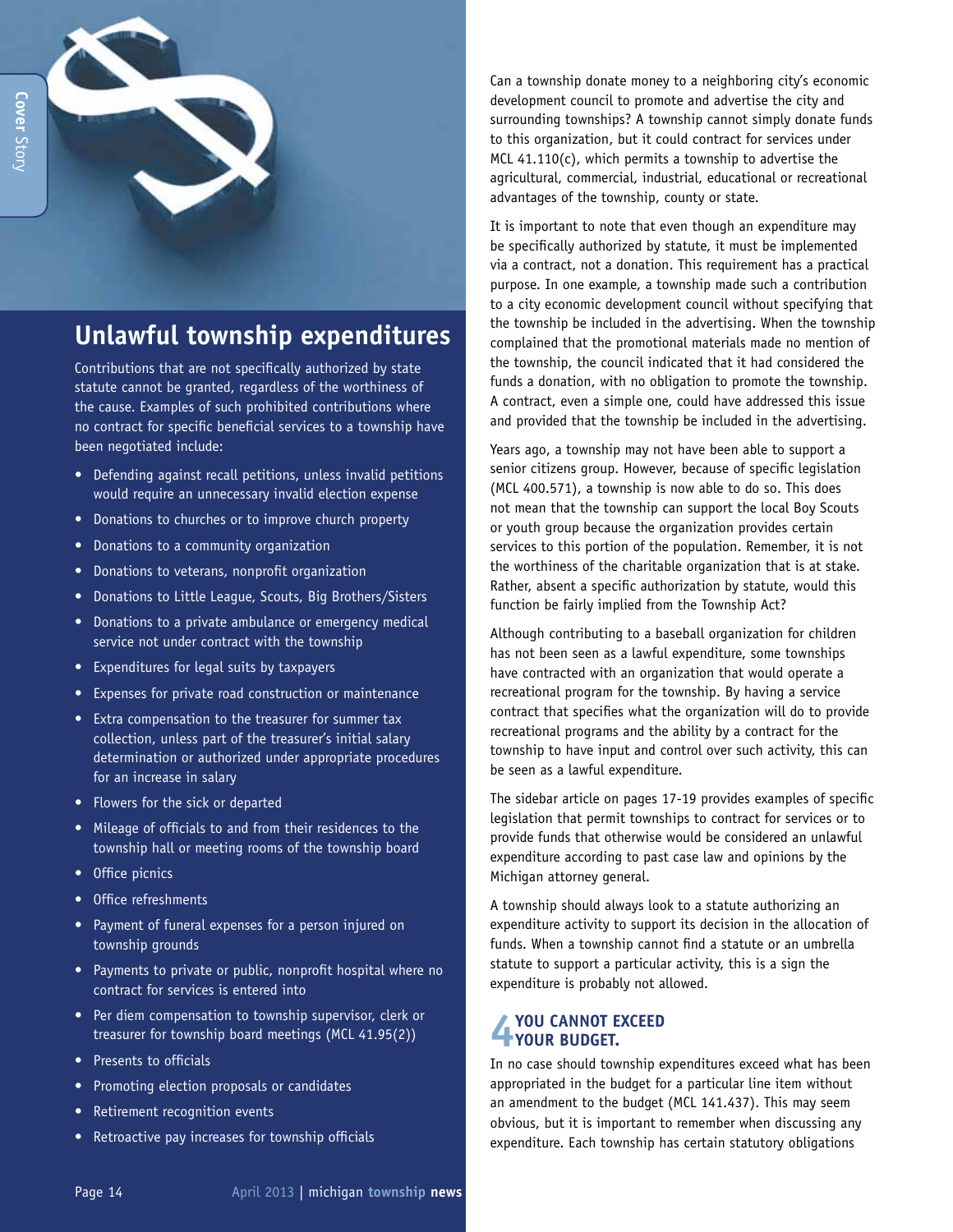that require funding. If the township finds excess funds available over and above these obligations, those funds could be used for lawful expenditures that will benefit the whole township.

Every year, MTA and the Department of Treasury receive recurring questions in which no court decision or attorney general opinion has been rendered. Typically, these have to do with expenditures for dinners, recognition awards, parties or decorations.

For instance, many townships would like to provide a recognition dinner for their volunteer firefighters at the end of the year. It is MTA Legal Counsel opinion that if a township provides in its policy for its volunteers or employees that this is a benefit or compensation for their volunteering, this would be a lawful expenditure.

However, if the township does not have such policy of compensation, this does not further a "public purpose" and should not be employed. MTA Legal Counsel further have recommended that townships seek donations from various businesses or organizations within their township to provide such a recognition dinner. Similarly, Legal Counsel believe that the awarding of plaques or pins should also be part of a compensation policy and must be carried out consistently for all employees or volunteers. Some townships hold recognition ceremonies at yearly training sessions; this is lawful because educational expenses are permitted.



**It is important to note that even though an expenditure may be specifically authorized by statute, it has to be implemented via a contract, not a donation.**

On another issue, providing refreshments for the public at a township building dedication may be seen as an approved expenditure, but simply providing refreshments to elected officials would not.

Although there is no specific statute regarding decorations for holidays, MTA Legal Counsel believe that under MCL 41.110c, a township can use funds to assist in "advertising and promoting" the township. To the extent that decorations help promote and enhance the image of the township, such expenditures would be appropriate. However, expending



# **ONLINE HR & OSHA TRAINING**

Including: Bloodborne Pathogens, HIPAA, Back Safety, Ladder Safety, General Harassment, Sexual Harassment, Hazard Communications, Asbestos Awareness and more.

Visit gentraining.com/tutorials for a list of all tutorials

### **CUSTOMIZE GCN TO FIT YOUR NEEDS**

- . Add & Track any PDF, Policy or Link
- Modify or Remove tutorial content
- All for no extra fees

### UNLIMITED ACCESS AS LOW AS \$250



- · Includes access to all tutorials
- · Rates based on annual contract
- **Contact GCN for pricing details**

www.GCNTRAINING.com • 855-888-4GCN (4426) • info@gcntraining.com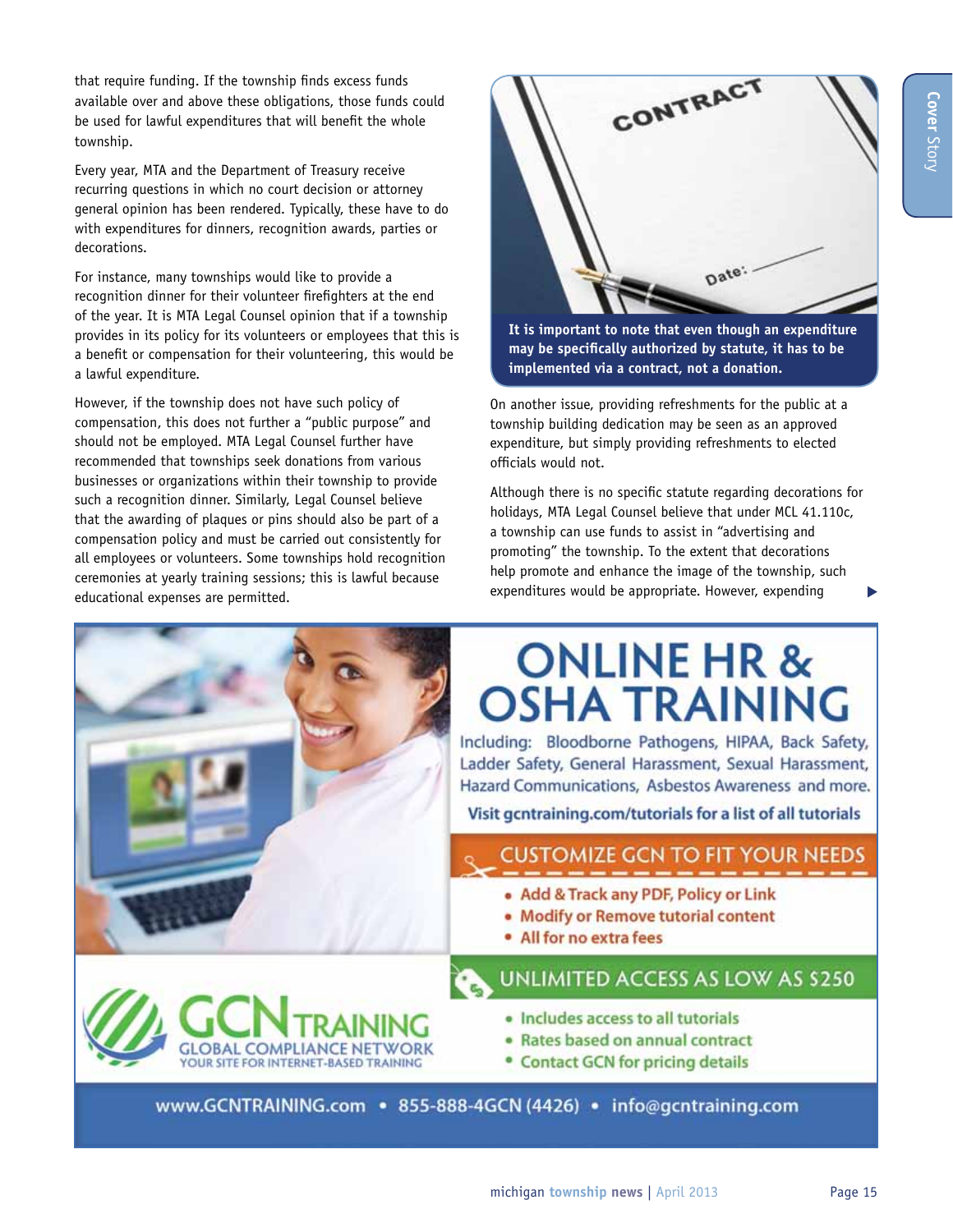money on a holiday party would not be viewed as an expense promoting the public welfare and benefit. Therefore, MTA Legal Counsel would not support these types of activities.

With the increasing nature of specific legislation that permits a township to make expenditures, township officials should ask themselves:

- What governmental function does this promote?
- What public benefit and policy is this furthering?

If the answers to these questions do not appear to be very clear, that's a sign that one should use caution before making an expenditure.

Township board members have a fiduciary relationship, and as our Supreme Court stated in 1963, the public is entitled to an elected official's best judgment and by accepting a public office, officials "become bound to exercise such judgment and to use their best exertions for the public good regardless of their own." (11 Mich 222) Elected officials have no right to place themselves in a position where their own interest would be against those of the public. The people have a right to expect that their officials, as fiduciaries, will engage in fair dealings and disinterested conduct for those they represent and will always act for the benefit of the public.

Keeping these general principles in mind, a township will not have to agonize over doing the right thing.

#### **Answer a few simple questions**

When a request is made for a particular expenditure, the township board should ask itself:

- What governmental function is being advanced?
- Will it be a value-for-value?
- Will we be contracting for a specific service?
- Is this expenditure authorized by statute or can it be fairly implied to be authorized by statute?
- Is it in our budget?

Answers to these questions will help make sure that the township's expenditures are lawful.  $\blacksquare$ 

> **John Lohrstorfer**, MTA Legal Counsel Bauckham, Sparks, Lohrstorfer, Thall & Seeber, P.C., Kalamazoo



*Contact Lohrstorfer at lohr@michigantownshiplaw.com or (269) 382-4500.*

**Zoning Administration Services** *from* **ACARLISLE** associates, inc.

Keep small zoning enforcement mistakes from turning into big

## **DEVELOPMENT DISASTERS!**



COST-EFFECTIVE TRAINED, CERTIFIED PROFESSIONALS CONTRACTS TO FIT ANY SIZE COMMUNITY

*Get just what you need, just when you need it.*

Contact Doug Lewan 734-662-2200 • dlewan@cwaplan.com





Now Certified for Use in Michigan

Offering a Powerful, Precise Full-Circle Software

Solution for Property Tax Administration

patriot

ALLIED

**AssessPro** 

Flexible, Affordable, Easy-to-Use Software Solutions Backed by Unparalleled Customer Service and Support

#### **Fund Accounting**

- · General Ledger
- Accounts Payable
- Payroll
- · Cash Receipts/Management

#### **Cemetery Management**

- · Integrated GIS or Basic Mapping
- · Image/Document Management
- · Online Burial Search

#### **Property Tax** · Tax Administration

- Free Upgrades to Next Generation Products
	- You'll Never Buy Software Again!
- Tax Receipting - Patriot AssessPro
- · Online Property Tax Search Add-on

Discover the Difference Pontem Can Make! Call, Email or Ask for a Free Demo, Today

(888) 742-2378 www.pontem.com sales@pontem.com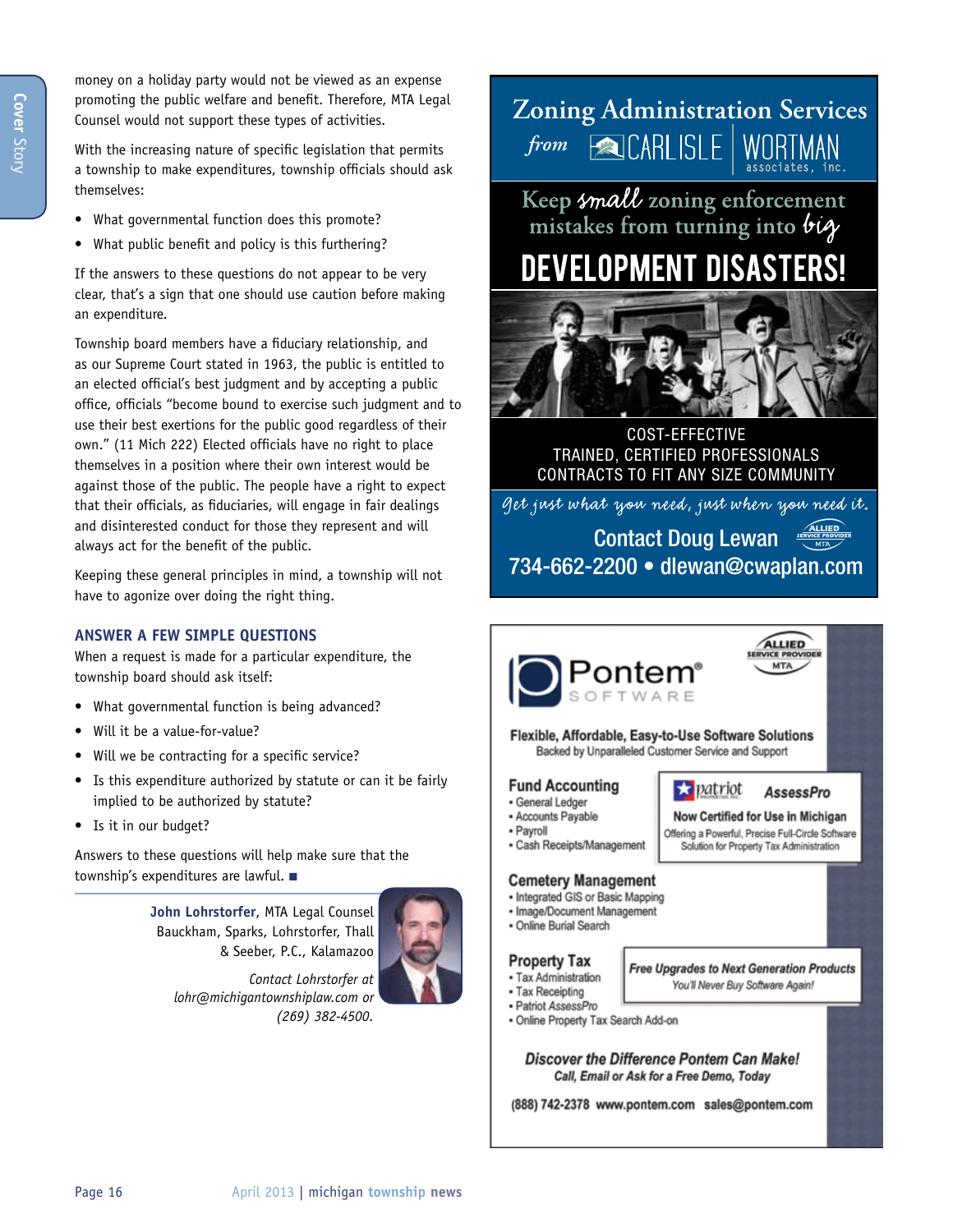## **Lawful expenditures**

**A** number of Michigan statutes or attorney general opinions authorize specific township expenditures. Always check for an authorizing statute before proceeding with an expenditure. The following list includes examples of authorizing statutes. It is not a comprehensive list, and other statutes may affect expenditures listed here. In some cases, more than one statute may apply to a particular activity. When in doubt, consult your township attorney to be sure you are using the most appropriate authorizing statute for your township's needs.

**Advertising—**MCL 41.110c authorizes a township board to appropriate money to advertise the agricultural, industrial, commercial, educational or recreational advantages of the state, county or township; to prepare and maintain an exhibition of the products and industries of the township at any domestic exposition to increase travel; to advertise the township or parts of the state to tourists and resorters; and to maintain and circulate a publication to disseminate information regarding township improvements, activities and functions.

**Boundary protection—**Attorney General Opinion No. 6710 of 1992 states that a township may pay the cost of detachment proceedings and defending against annexation or incorporation proceedings.

**Cooperative extension services—**MCL 285.201 authorizes townships to appropriate money or raise money by taxation in order to promote agricultural interests of the township and to provide for agricultural extension work for such townships.

**Defending public officials—**MCL 691.1408 authorizes a township to defend a public official sued for damages, criminal activities, injunction, etc., while performing their duties and acting within the scope of authority, including hiring an attorney and paying court costs and any judgment. The township may also settle the case and pay settlement amounts.

**Economic development corporation—**MCL 125.1601, *et seq* provides for creating a township economic development corporation (EDC) to fund those EDC projects that are approved by the township board and are of public benefit.

**Hiring—**MCLs 41.75a and 42.10 authorize hiring a township manager or superintendent and other necessary township employees.

**Historical interests—**MCL 399.161 permits the township board to raise and appropriate money for fostering activities that advance the historical interests of the township.

**Hospitals—**MCL 41.712 permits a township board to pay any hospital a sum from unexpended balances in its general fund that fairly represents a reasonable share of the maintenance and support of the hospital whose facilities are made available to township residents at standard rates. The number of residents for which facilities shall be available per year shall be included in an agreement.

**Installment contracts—**MCL 123.721 authorizes a township board to purchase land and equipment under an installment purchase agreement up to a maximum of 13 percent of its state equalized valuation without Municipal Finance Commission approval and within its budget appropriations. The Revised Municipal Finance Act (MCL 141.2101, *et seq*) permits a township to purchase real or personal property by contract or lease; these are not considered the borrowing of money and are not subject to review by the commission.

**July 4th—**MCL 123.851 permits the township board to appropriate money for the purpose of defraying the expenses of observing Armistice, Independence, and Memorial or Decoration Day, and of a Diamond Jubilee or Centennial.

s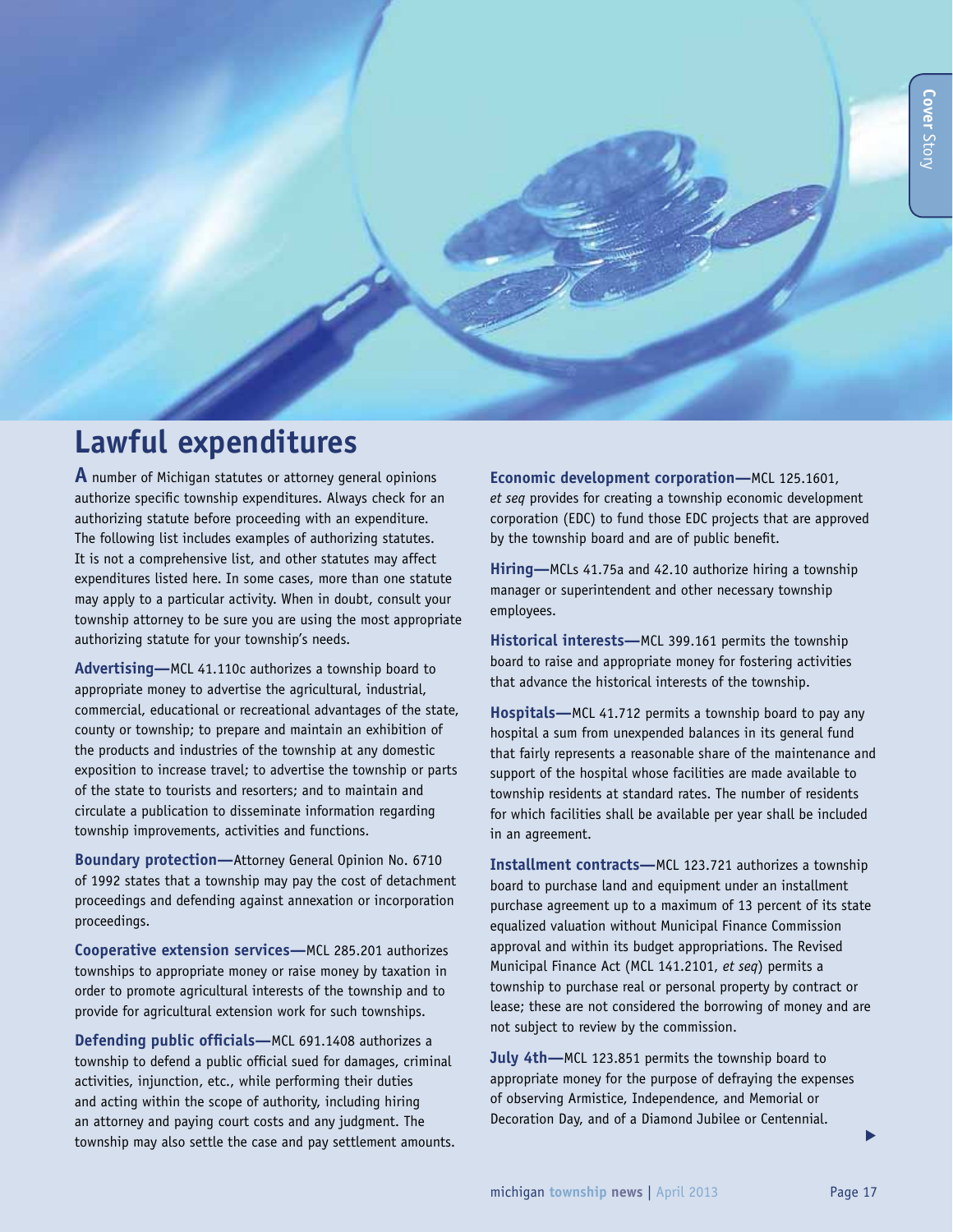**Juvenile delinquency—**MCL 123.461 allows a township to appropriate funds for operating centers open exclusively to youth under 21 years of age aimed at curbing juvenile delinquency.

**Library—**MCL 397.210 authorizes the township, after an election on the subject, to support a township public library.

**Newsletter** *(See Advertising)***—**MCL 41.110c authorizes a township to maintain and circulate a publication to disseminate information regarding township improvements, activities and functions. There are very few legal constraints on the type of information that can be included in a township newsletter.

However, it is important to note that Michigan statutes prohibit the use of township funds to promote a position on an election, ballot question or millage proposal. You may discuss an election issue in a newsletter, but must be careful to include only factual, unbiased information.

**Parks—**MCL 41.421 authorizes the township board or a commission to expend funds to acquire, maintain, manage and control township parks and places of recreation. The board or commission may also acquire, construct and maintain wharves, piers, docks and landing places for the public.

**Public improvements—**The Revenue Bond Act (Public Act 94 of 1933) and the Special Assessment Act (Public Act 188 of 1954, as amended) authorize payment for all or a portion of public improvements.

**Recreation—**MCL 123.51 permits expenditures for recreation purposes.

**Senior programs—**MCL 400.571, *et seq* authorizes the township board to appropriate funds to a public or private nonprofit organization for the purpose of planning, coordinating, evaluating and providing services to persons 60 years of age

and older. Township appropriations to private organizations must be followed by a published notice within 10 days in a local newspaper specifying the terms of the appropriation.

**Tax Tribunal—**MCL 211.44(3) permits a school board to contribute to the defense of tax tribunal issues defended by a township to the extent the cost exceeds 1 percent of the administration fee available to the township.

**Urban cooperation—**The Urban Cooperation Act (MCL 124.501, *et seq*) allows a township to contract for services with another municipality for any service that it could provide itself separately.